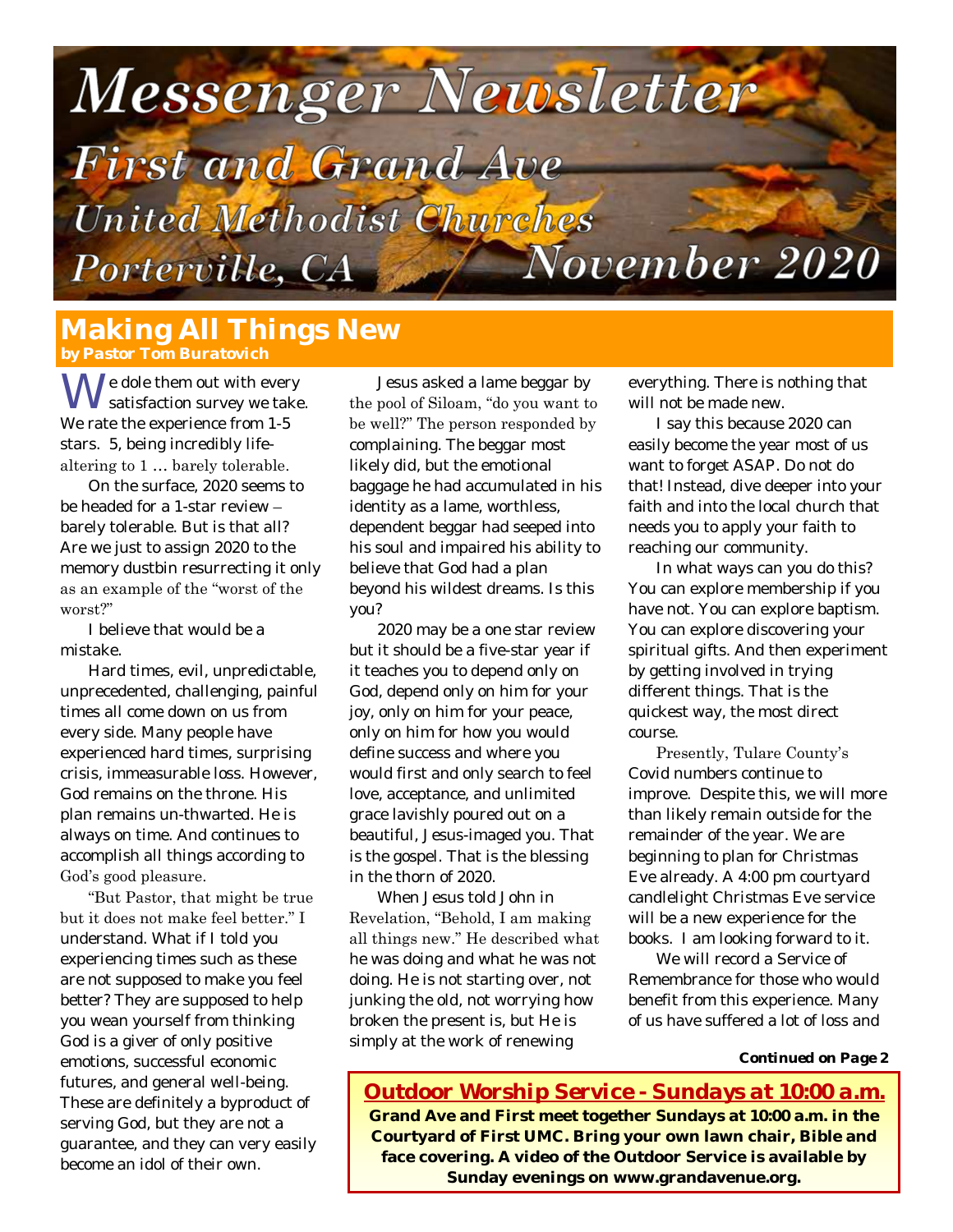# **Youth Ministry**

| have vivid memories of my<br>| childhood that have stayed with have vivid memories of my me throughout the years. One of my favorites is of riding around with my dad in his old Buick. It was summertime, there was no air conditioner in the old car which should have been retired and put out of its misery a long time ago, and we were going around town running errands. With the windows rolled down and sweat on our brow, we enthusiastically would sing a song together called *A Father's Love* by George Strait. We would sing loud and off tune, occasionally looking at each other, smiling all the way through the song. To this day, every time I listen to that song, I get flashbacks of me and my dad, and I love it. It is such a simple memory, yet one of my favorites.

Looking back on that memory, I wonder why it is so special to me. Was it the song that I liked so much or possibly the musician? Was it singing that made me happy? I think not. I believe the reason that memory has been planted firmly on my heart is because of who I was with, my dad. In that moment, as we smiled and sang together, I had the realization that there was no other father in the world like him because he is mine. Being with my dad, having his full attention on me, knowing that we were together and that he loves me was so powerful in its impact on my life that it still touches my heart to this very day, many years later.

Many of us have memories from our childhood that have stayed with us as we have grown into adults. Many of these memories are happy ones, but some are not so happy. Regardless, the love, attention, and actions of a parent has the power to affect each of us from birth to death, positively or negatively. Proverbs 22:6 instructs us to, "*Start children* 

*off on the way they should go, and even when they are old they will not turn from it."* I look back at my childhood and I am grateful for the love I was given and the positive attention and encouragement I received from my parents. Their example of love to me and my brothers has been a staple in our relationships with them that continues to this day. My parents were not perfect, but no parent is. Parents make mistakes just like everyone does at times. But, recognizing those mistakes and learning from them has been a trait I have witnessed in my parents and this has blessed me with guidance as my wife and I are beginning our new journey from husband and wife to mom and dad.

My wife and I are expecting our first child to be born this

November. After eight years of prayer and hope, we are now going to be parents. My wife's due date is Thanksgiving Day, which is fitting since we are so thankful for the opportunity to be parents to a daughter. I am excited, nervous, joyful, scared, curious, and eager about being a new dad, which I hear is normal, but it sure does not feel normal. My wife is super excited as well and I know she is going to be an awesome mommy. I look forward to creating memories with my daughter that will stay with her throughout her life as the memories I have of my parents have stayed with me. And I know that my daughter will be one of a kind, because she will be mine.

God is Love, *Ryan*

#### **Making All Things ...• continued from page 1** *by Pastor Tom Buratovich*

find the holidays sluggish with unprocessed grief in our hearts. A time to acknowledge that grief in a safe place is very helpful and cleansing. It allows the healing power of the Spirit room to do the work needed.

We will continue to plan and unfold those plans in a way that helps us implement wise programming. We should be prepared for anything.

We will continue to plan ministry with a clarity of vision, A vision that invites us to welcome all into a transforming relationship with Jesus Christ. To do this we must move out into our community. Our movement must be outward otherwise we will default to inward focus which will accelerate decline and the decline

of our influence and impact on our community. as we move out our message must always be the Gospel, of Jesus Christ crucified for us and risen that we might have eternal life now and secured for us in eternity. This will focus our intentions, our methods, and our response.

Please join me by giving the hope we have in Jesus working within us and among us a 5-star review, even if 2020 gets one star.

Let us not forget how God worked to form and prepare us for something greater.



*November 2020 The Messenger* Page 2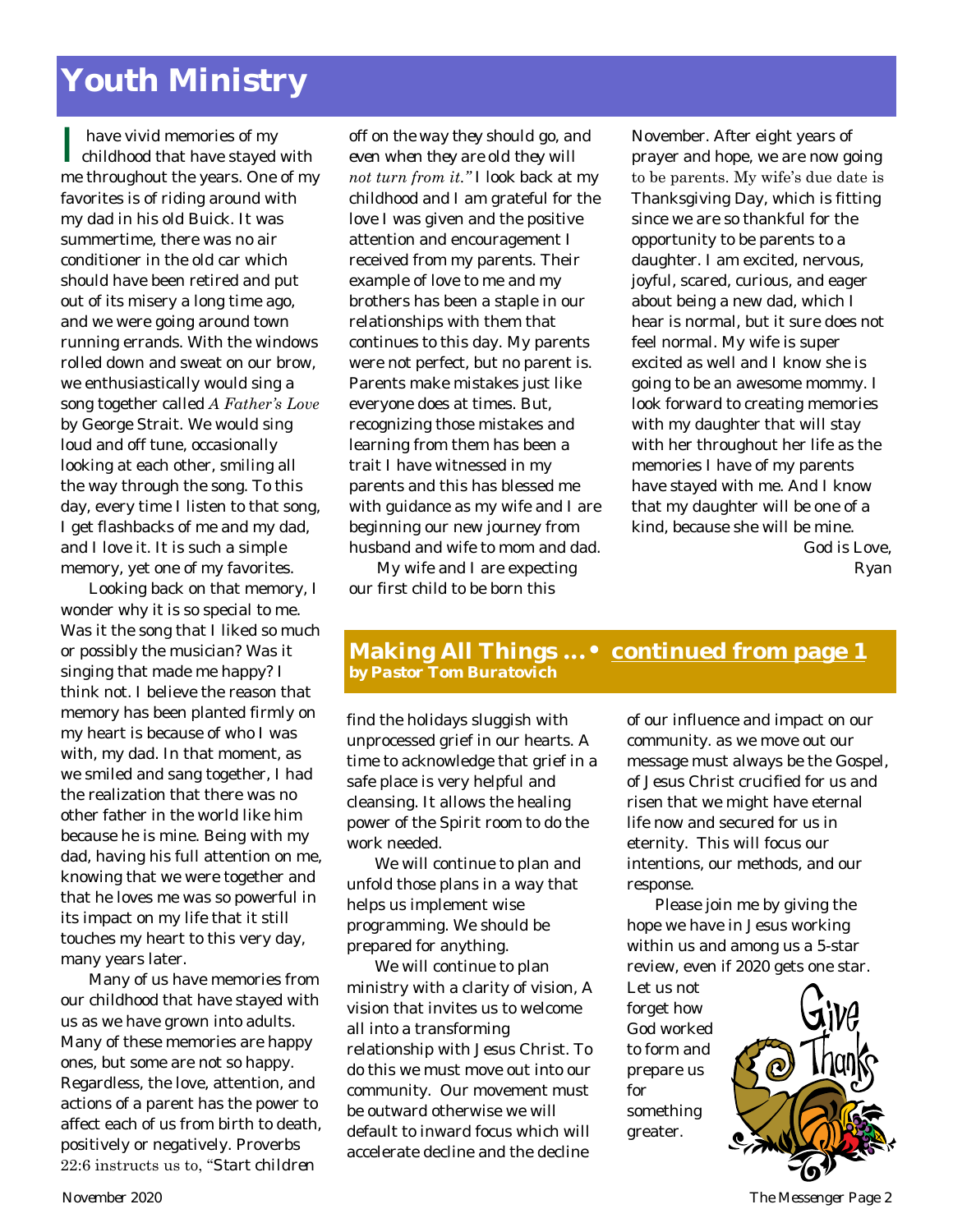# **Casting The First Stone**

I have been listening to a lot of News lately. Something that is not my favorite thing to do. I really don't care for the News because it is all so depressing. Most of the time, all you hear is bad news. Very rarely, do you hear something good. It's like they actually go out and just find the worst things to report, because that is what sells. Negativity. One could almost believe that when people have good stories, the News tells them that their stories don't meet the criteria for the News.

With this year being an election year, the same thing has happened with the Candidates. Bringing out the bad in someone else, is what you need to do, to make yourself look good, at election time. Kind of crazy, if you really think about it. With that kind of behavior from our leaders in the Country, what example is being set for all of us. I think we all know. I'm seeing this behavior trickle all

the way down to the children.

In this unique year, that seems to be filled with surprises, it seems that anything that could ever possibly happen, is happening. I have been watching and listening to people take sides with the election, Black Lives Matter, and with other officials all the way from judges to health officials. Also taking sides for and against Counties, States, Governors, and the list goes on.

It is so sad, as I have been seeing a lot of people, I know, show a side of themselves that I have never seen before. I have seen anger and accusing. Arguing, and a lot of, "my opinion is the only one that matters", type attitudes. I have seen people actually ending long friendships over their opinions. Forcing others around them to choose between the friends.

This behavior is being carried down to the children. Accusers have brought out a parent, an uncle, an aunt, a teacher, and made children decide, based on the accuser's facts, who's side they should be on and

suffer the consequences because of their choice.

Of course, this is not something new that is happening. It has been happening all along. Though, it seems, that it is happening at an alarming rate, lately. Whatever came of " He who has no sin may cast the first stone." It seems to me that all I see are stones flying like crazy, all over the place.

After Jesus was crucified, the Disciples were forced to take sides. Accusers were everywhere, trying to find anyone who was with Jesus. The Disciples had to deny knowing him and go into hiding or risk being killed. Their whole world was in an uproar. "Lots of stones flying around."

Things were quite the same for Jesus. The Pharisees were always trying to set Him up. They tried their best to find "dirt", so to speak, about Him. They challenged his knowledge of the law and used devious tricks to try to get Jesus to, slip up. But to no avail.

In one such instance, Jesus was at the temple. Many people came to Him; and he sat down and taught them. The scribes and Pharisees brought a woman to Him who had been caught in the act of committing adultery. This sin was punishable, in Mosaic Law, by stoning to death. They told Him this and asked Him, "But what do you say?"

You see, they were using the woman as a trick. According to the law, both the man and woman committing this sin should be stoned and they did not arrest the man and bring him with them. They also did not produce any witnesses of this act. A witness would begin the execution.

All they wanted to do was accuse Jesus of making a mistake. They did not care anything about this woman. But if Jesus said the woman should not be stoned, they



be the first to throw a stone at her."  $\frac{1}{2}$ 

would accuse Him of violating Moses' Law. If He said execute her, they would report Him to the Romans, who did not permit the Jews to carry out their own executions.

Jesus stooped down and wrote on the ground with his finger, almost as if He did not hear them. They kept pressing Him. They wanted Him to answer. He stood and said to them, " He who is without sin among you, let him cast the first stone." He then stooped down and wrote on the ground. One by one, from the oldest to the youngest, her accusers left, until Jesus was alone with the woman. Jesus stood up and when He saw they were alone asked her, " Woman, where are your accusers? Has no one condemned you?"

She said, "No one, Lord."

And Jesus replied, " Neither do I condemn you; go and sin no more."

Jesus was the only one who could condemn her and He chose not to. Instead, He chose to look ahead to His work on the cross and show her forgiveness.

From this story, we learn that we do not accuse others unless we first thoroughly search our own hearts and minds to make certain that we are pure in every aspect. We should use every possible opportunity that we have to show forgiveness and reach out to others in love. Showing kindness in every act that we do. Always remembering that we, too, are sinners in need of the Savior.

> May God Bless you. *Melody Burkhart* Children's Sunday School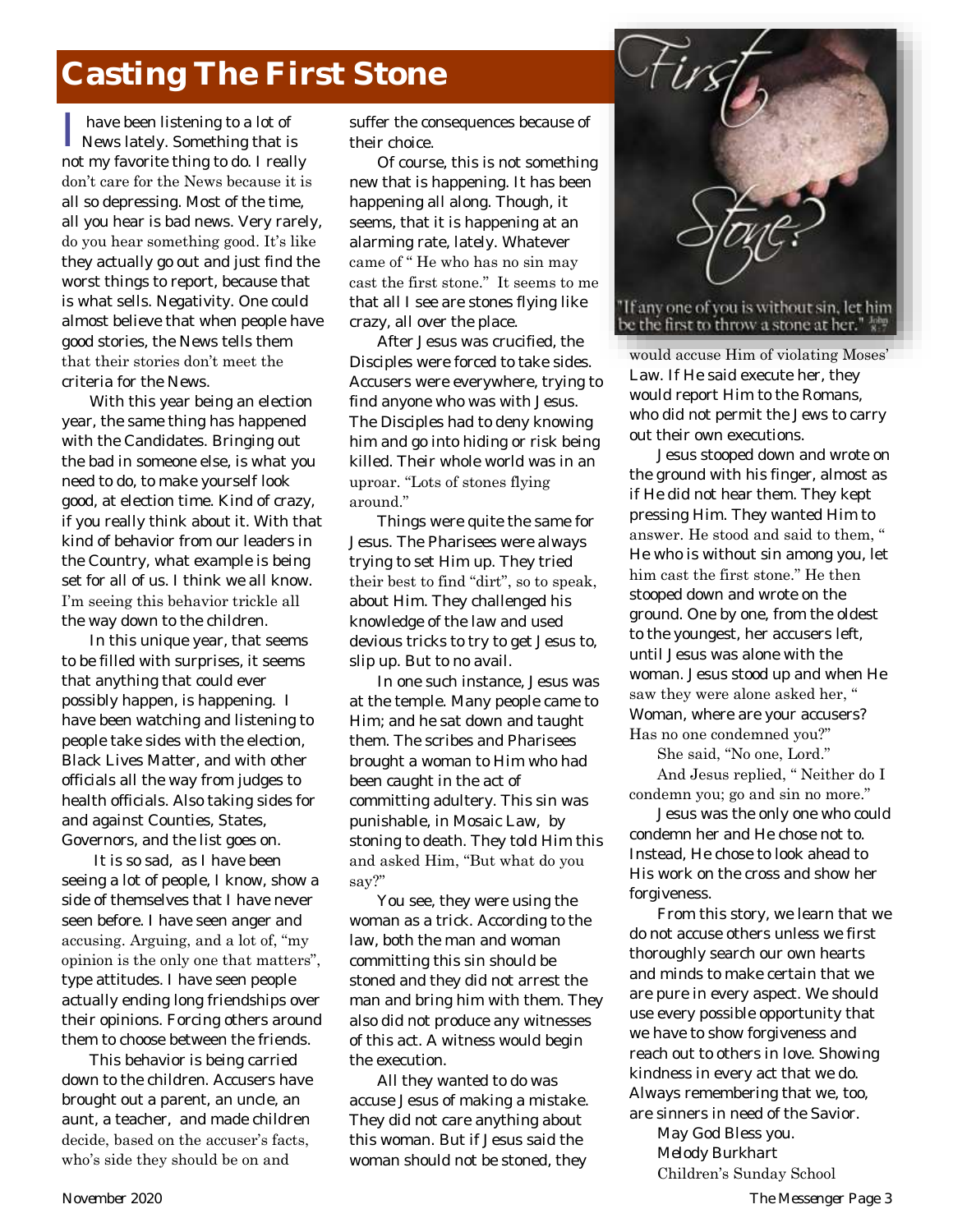# **Great Is Thy Faithfulness**

*"Yet this I call to mind and therefore I have hope; because of the Lord's great love we are not consumed, for his compassions never fail. They are new every morning; great is your faithfulness…The Lord is good to those whose hope is in him, to the one who seeks him."*  Lamentations 3:21-23, 25 NIV

y husband, Al, was attending **l** a meeting when someone admired the leather hat he was wearing. "Thanks!" he said. I like this hat! It's old and beat up, like me!"

Al definitely has an affinity for his outback hat, one that has accompanied him on many adventures and shielded him from the elements. With several visits to doctors, three surgeries and one procedure this summer, I can understand why he's feeling beat up—like his hat! It has been a challenging summer.

After having a successful shoulder joint replacement, weeks of therapy to gain strength back in his shoulder muscles and the surgical removal of skin cancer on one ear, a blockage of the left carotid artery was discovered.

Rather than opening up the artery by using a stent, the doctor recommended removing the blockage surgically. That required an overnight stay in the hospital after the surgery so that his vital signs could be monitored in case of blood clots or a stroke. I was very glad when the call finally came to go back and see him for a few minutes in the recovery room.

He was alert and awake, but could hardly speak above a whisper. The nurses in the recovery room thought that it was due to his being intubated in order to receive oxygen and that it would improve in a short time.

Later that afternoon, a friend of our family happened to be walking down the hallway when I recognized her and called out her name. She, a

speech therapist, came in to visit with us. Upon hearing Al's whisper, she advised him to see an ENT (ear, nose and throat) doctor if it didn't improve in a week.

It was the Lord's timing that she happened to walk by Al's room, because otherwise he would have waited, expecting his voice to come back, without realizing that he needed to see a specialist. As it turned out, when he did make the appointment a few weeks later, the ENT doctor discovered nerve damage to be the cause, preventing his vocal cords from opening and closing properly.

The doctor told Al that there was a temporary procedure he could do to inject gel into the vocal cords, plumping them up so that they would open and close. This necessitated another trip to the hospital, a different hospital from the previous time and once more I sat in the surgical waiting room, counting the minutes and praying.

Later I went to the store and bought a white board with dry erase markers so that we could communicate while he followed the doctor's orders…absolutely no talking for two days! That was quite a new experience for us. The house was sure quiet!

While the procedure did not produce the immediate results we were hoping for, it did help. He now speaks above a whisper, but still requires attentive listening on the part of those to whom he is speaking. No more talking to each other from different rooms!

This has been a frustrating time for him however, as he does



like to talk and has always enjoyed singing. He will soon start sessions with a speech therapist, not with our friend who works at the hospital, but hopefully with someone who can give him encouragement and pointers on strengthening his voice.

The verses above were written by one of Israel's prophets, Jeremiah, during a time of sorrow and distress. Jerusalem had been overrun by the Babylonian empire, burned, ransacked and many of its citizens taken away as captives. Jeremiah's future as well as the future of the nation looked bleak.

Beat up? Yes! Defeated? No! Jeremiah's hope was in the Lord, whom he knew loved him and would be with him no matter what happened.

Does life beat us up? Sometimes yes! But it doesn't have to beat us down. God is faithful!

*"Great is Thy faithfulness, O God my Father, There is no shadow of turning with Thee; Thou changest not, Thy compassions, they fail not; As Thou hast been, Thou forever*  wilt be."

(Thomas Obadiah Chisholm, 1866-1960)

Have a blessed Thanksgiving! Praising God for His mercy and compassion,

*For more information, please visit*  [www.goodnewswithjudy.blogspot.com](http://www.goodnewswithjudy.blogspot.com/)

#### *By Judy Lowery*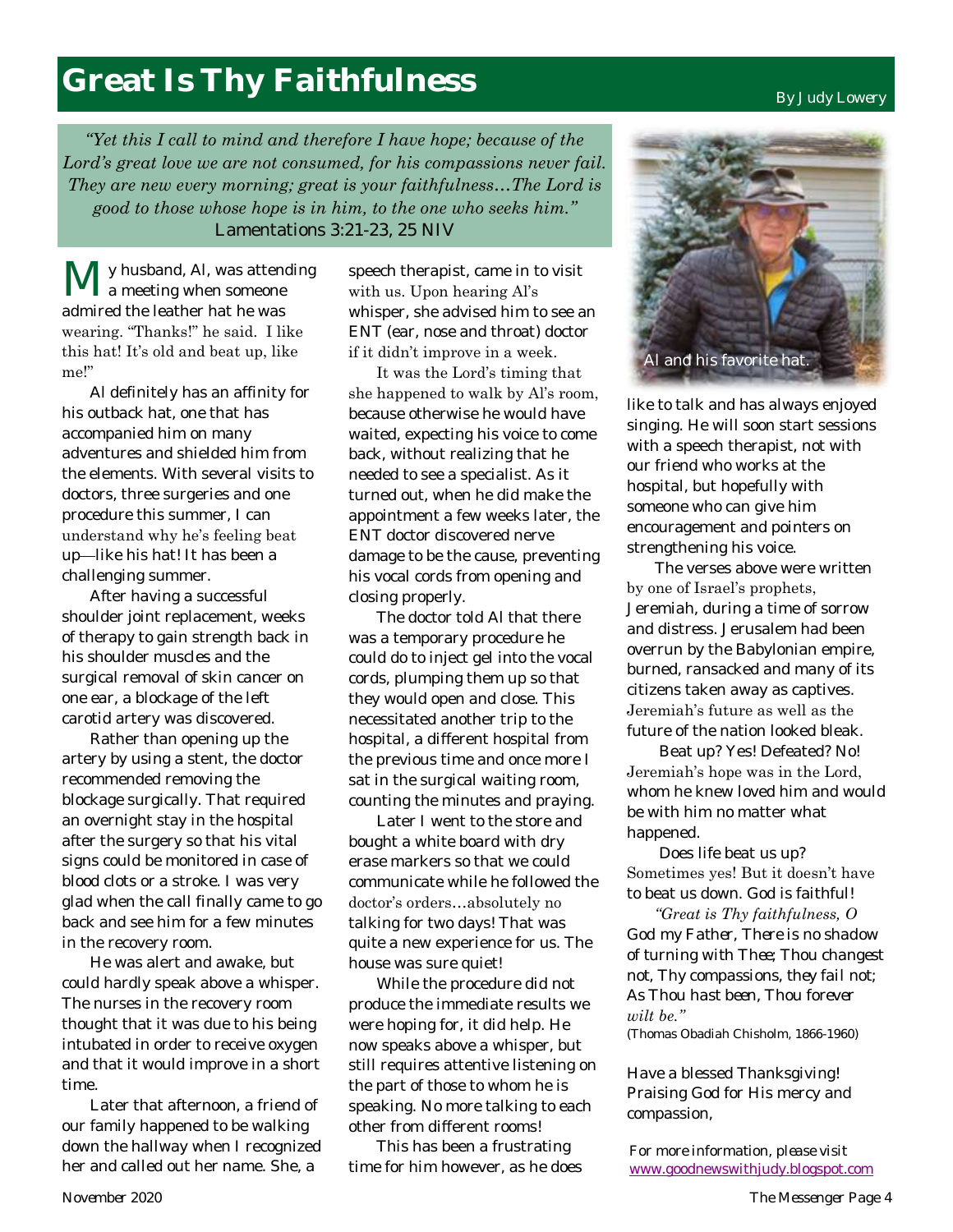

**Sunday, November 1 -** Pray for the Worship Service that starts at 10:00 a.m. at FUMC starting today. Please bring an outdoor chair and face covering.

**Monday, November 2 -** Pray that we know God is with us as we go through this week.

**Tuesday, November 3 -** Pray that we can read and reflect on Bible verse, Colossians 3:15: *"Let the peace of Christ rule in your hearts, since as members of one body you were called to peace. And be thankful."*

**Wednesday, November 4 -** Pray for the online Bible study that will be led by Pastor Tom from 10:00 to 11:30 a.m. today. For a link to the zoom meeting, please email Pastor Tom - tburatovich@gmail.com.

**Thursday, November 5 -** Pray for the ones of our congregations that are ill or are rehabilitating. Pray for strength and recovery.

**Friday, November 6 -** Pray for the Praise Team as they prepare for Sunday Worship Service.

**Saturday, November 7 -** Pray for the 10:00 a.m. Clothing Closet at FUMC.

**Sunday, November 8 -** Pray for the Outdoor Worship Service at FUMC. Starting time 10:00 a.m. Please bring outdoor chair and face covering.

**Monday, November 9 -** Pray for Ryan Ridenour, Youth Coordinator at GAUMC. Pray for him as he prepares lessons and reaches out to the youth.

**Tuesday, November 10 -** Pray for the GAUMC Finance Committee meeting at 6:00 p.m.

**Wednesday, November 11 -** Pray for the Veterans' and their families this Veteran's Day.

**Thursday, November 12 -** Pray and read Bible verse 1 John 3:18 *"Dear Children, let us not love with words or speech but with actions and truth."*

**Friday, November 13 -** Pray today that God will fill us with the fruit of the Spirit. Love, joy, peace, patience, kindness, goodness, faithfulness, gentleness and selfcontrol.

**Saturday, November 14 -** Pray and read Bible verse Micah 7:8: *"Rejoice not over me, O my enemy; when I fall, I shall rise; when I sit in darkness, the Lord will be a light to me."*

**Sunday, November 15 -** Pray for the Outdoor Worship Service at FUMC that begins at 10:00 a.m. Please bring outdoor chair and face covering.

**Monday, November 16 -** Pray for our community of Porterville.

**Tuesday, November 17 -** Pray for the ladies of Linda's Circle.

**Wednesday, November 18 -** Pray for the online Bible study that begins at 10:00 a.m.

**Thursday, November 19 -** Pray for the GAUMC Trustees Meeting at 6:00 p.m.

**Friday, November 20 -** Pray for Pastor Tom as he completes the sermon for Sunday Worship Service.

**Saturday, November 21 -** Pray for FUMC as they prepare for the Worship Service tomorrow. Pray for the coat drive at the Porterville Welcome Center at 9:00 a.m. May the homeless be warm!

**Sunday, November 22 -** Pray as we come together for the Outdoor Worship Service at 10:00 a.m. at FUMC.

**Monday, November 23 -** Pray for the ones of our congregations who will be traveling this week. Pray for safety.

**Tuesday, November 24 -** Take a moment today and pray for faith, hope and love for our church families.

**Wednesday, November 25 -** Pray and reflect on Bible verse 1 Thessalonians 5:18: *"give thanks in all circumstances, for this is God's will for you in Christ Jesus."*

**Thursday, November 26 -** Pray for a grateful and thankful heart this Thanksgiving Day. Thank God and think of your many blessings.

**Friday, November 27 -** Pray and reflect on this Bible verse: *"In their hearts humans plan their course, but the Lord establishes their steps."* Proverbs 16:9.

**Saturday, November 28 -** Pray and thank God for His amazing, unconditional love.

**Sunday, November 29 -** Pray for the Outdoor Worship Service at FUMC at 10:00 a.m. Please bring outdoor chair and face covering.

**Monday, November 30 -** Pray and read Psalm 94:19: *"When anxiety was great within me, your consolation brought me joy."*